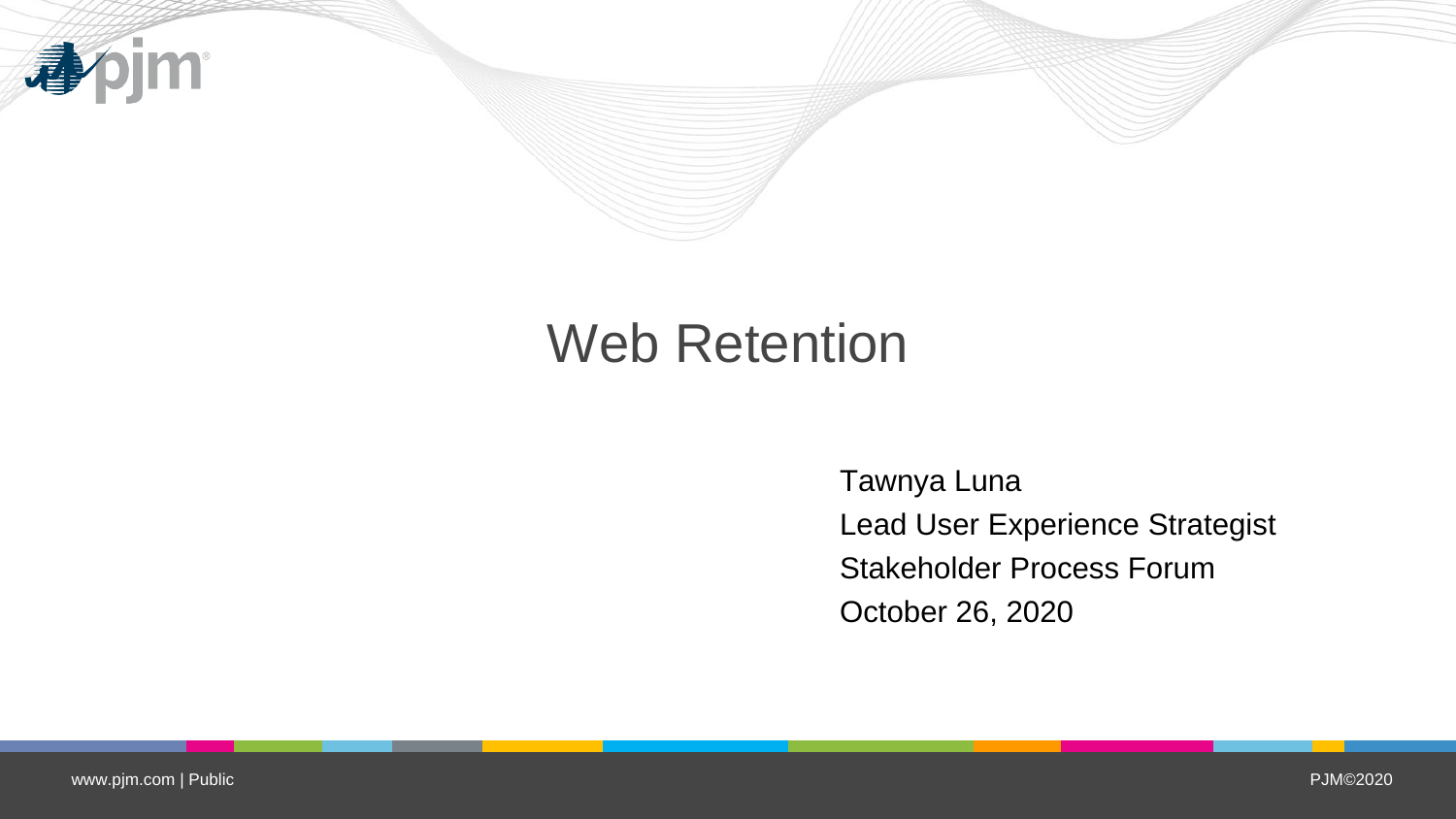

### Interviews

- 25 users interviewed in early 2020
- Feedback indicated retention was needed and while challenges arise, they were infrequent
- Requests for specific areas of content were captured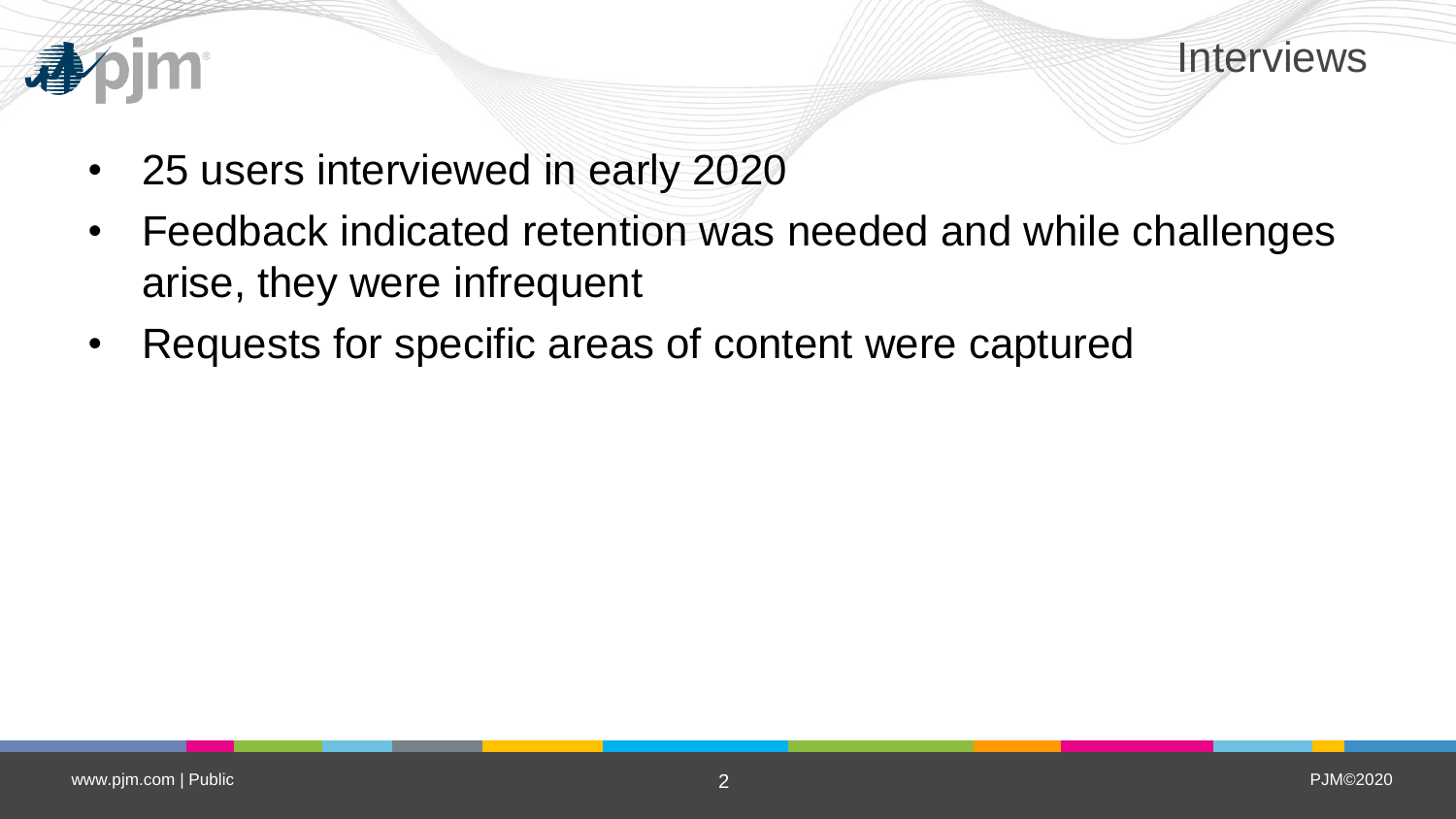## What did we learn?

# It's not all retention.

- Continue to enhance search engine and organization of website
- All content does not need to be retained
- Some content needs to be retained longer
- Provide staff with information to respond to retention requests
- Address issue tracking process deficiencies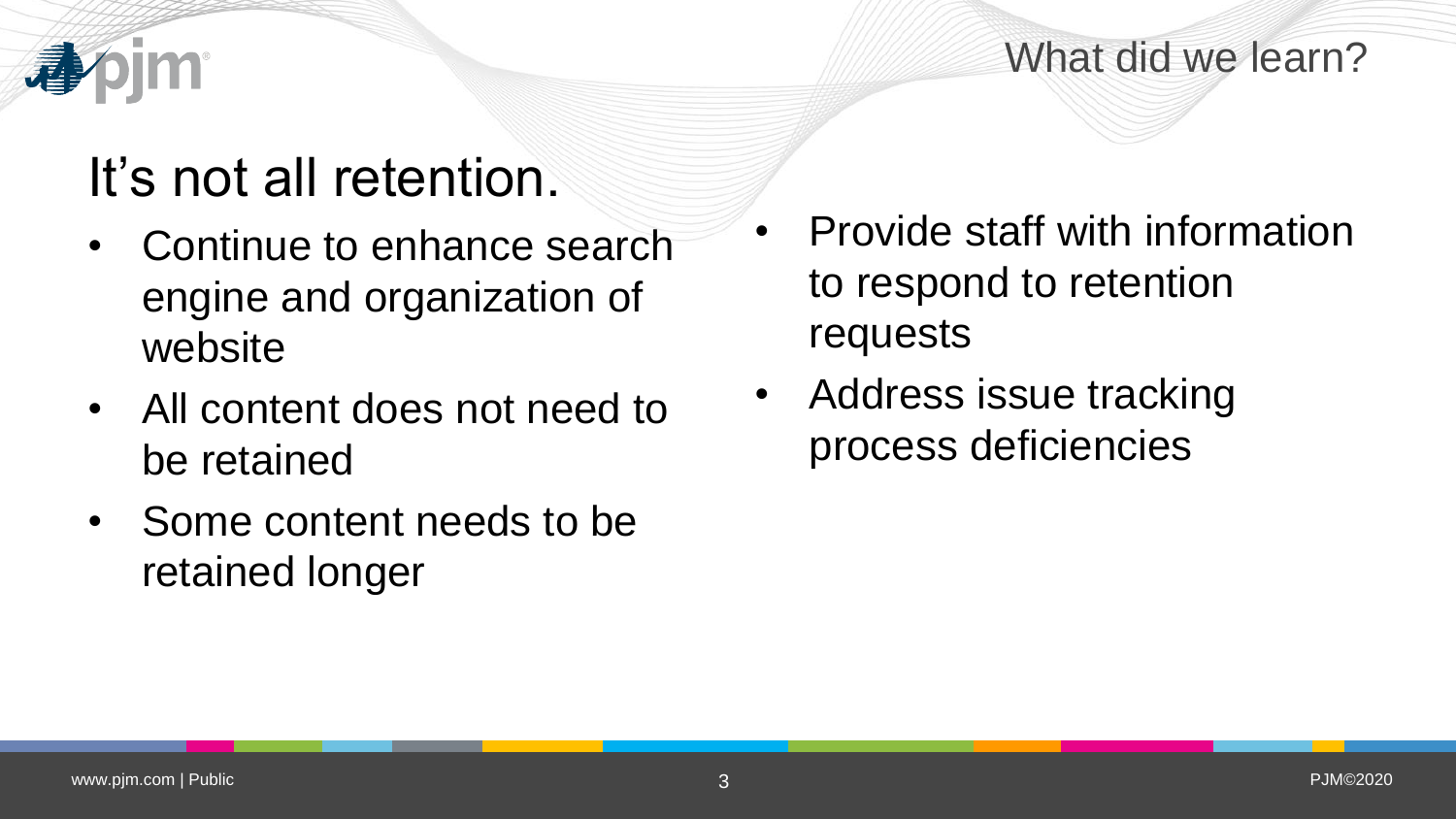

## Policy & Website Updates

- Legal meeting **complete**
- Policy changes **in progress**
	- Data retention policy updated Oct. 14 to accommodate below changes
	- Web retention policy is being updated as follows:
		- Formula rates to 9 years
		- TOA-AC to 10 years
		- 5 coincidental peaks to 5 years
		- SECA Refund Reporter to 4 years
	- Updates still needed to demand response, load forecast and quadrennial review files
- Website updates **in progress**
- Emails to alert owners of content expiring **complete**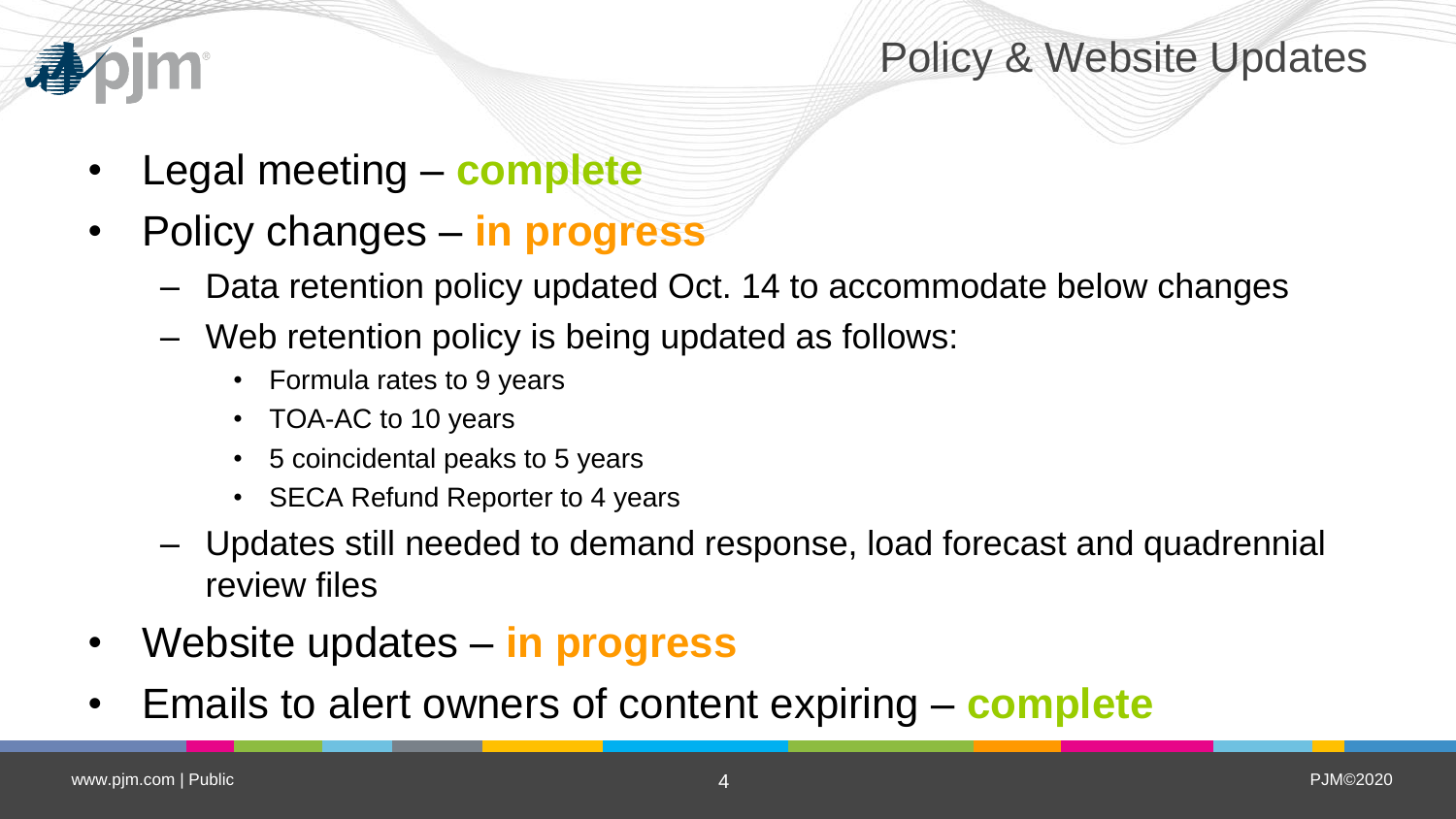

## Search Updates

- Keywords added **complete**
- Software upgrade **in progress**
- Second software upgrade **started**
	- Research of architecture and security needs started
	- Upgrade will not occur in 2021, but targeting 2022